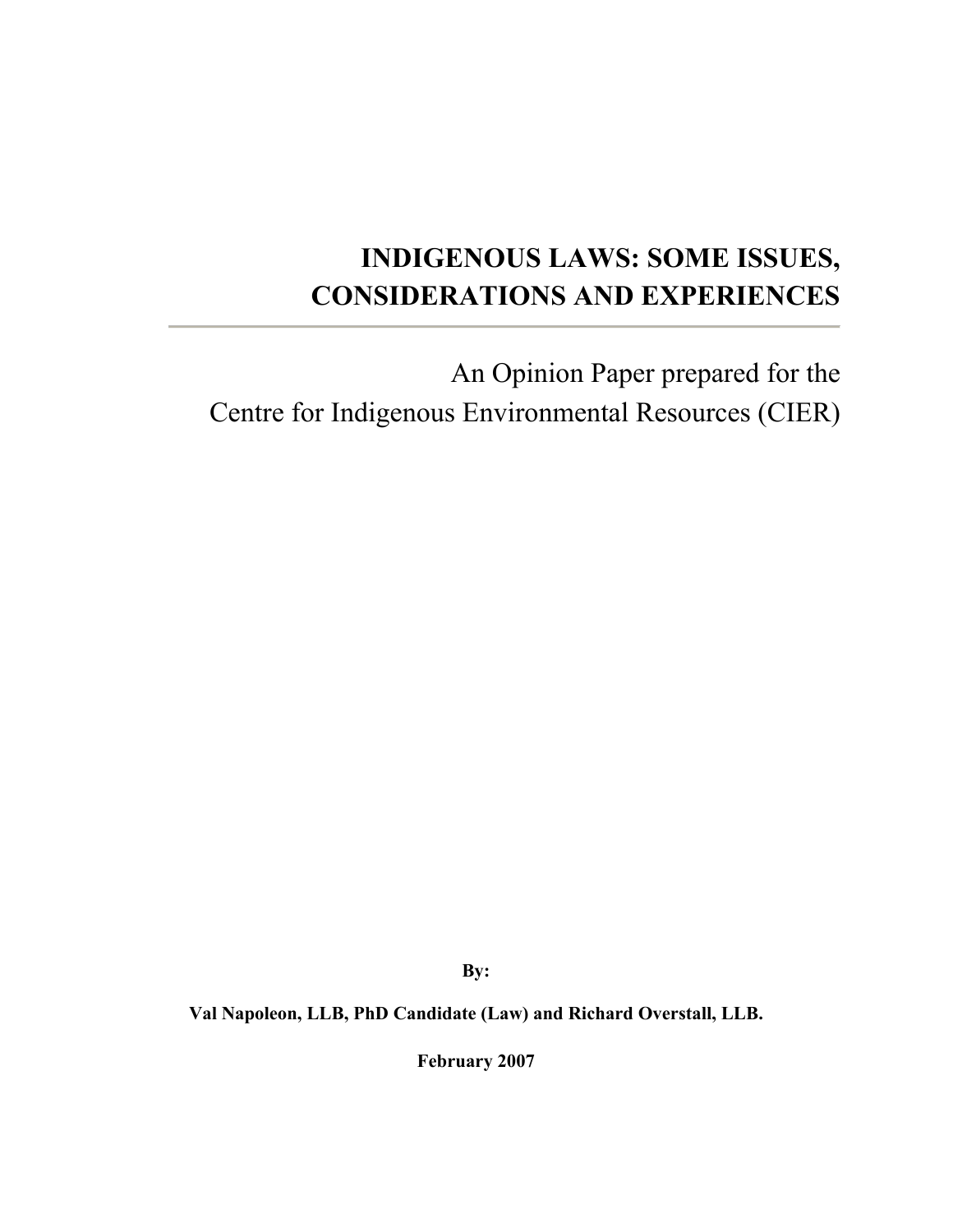## 1.0 INTRODUCTION

In Canada and around the world, there is growing interest in how indigenous law might be articulated and applied to complex issues<sup>1</sup> such as cultural property,<sup>2</sup> crime,<sup>3</sup> governance,<sup>4</sup> women's rights,  $\frac{1}{2}$  human rights,  $\frac{1}{2}$  and resource management and climate change.<sup>7</sup> And, there is much political rhetoric that tends to idealize the pre-colonial relationship between aboriginal peoples and their environment. Generated by both aboriginal and non-aboriginal groups, much of this rhetoric contains declarative statements about "stewardship" and "harmony" and "respect".8 While there are understandable reasons for this trend, such as advancing various aboriginal claims, it nonetheless creates some theoretical and practical difficulties, as well as many on-theground contradictions for aboriginal peoples who actually trying to research and work with their legal orders $9$  and laws.<sup>10</sup>

However, despite the increasing national and international expectations for indigenous law, actually discussing the function of law, either in theory or practice, at the local level remains extraordinarily difficult. For example, several meetings were held in early 2007 with the Alexis Justice Committee to discuss whether their community justice work with criminal cases might usefully be considered an expression and form of local  $\text{law}$ ,  $\text{I}^1$  or an adaptation of Nakota legal order and laws. While the committee members shared many valuable experiences of working with offenders and the judiciary for over twenty years, they were unable to discuss their work as having a basis in law. Instead, members talked more generally about responsibility, roles, kinship, values, gender, and ceremonies and practices. Consequently, insights into the function and content of local law or Nakota law must be drawn from people's behaviour and examples of implicit law that are deeply embedded in contemporary Nakota institutions. It is probable that talking about laws relating to the environment would be just as difficult for aboriginal communities.

Aboriginal law does not only exist somewhere in untouched cultures of the past. We contend that legal principles and obligations of aboriginal law are reflected in the actual work, structures, and life of present day aboriginal peoples and communities. Furthermore, in every society, legal norms and law are constantly changing. It is critical, therefore, that research strategies be designed to prevent creating static or reified constructs of aboriginal legal orders and law. Given this, we suggest that future research strategies include investigating past and present change processes, and whether and how aboriginal legal principles may be drawn from present-day decision-making, conflict, and relationships.

In this paper, we discuss ways to think about and research law concerning peoples' relationship with their natural environment that are potentially more useful for non-state aboriginal peoples with decentralized political structures and authorities. To conclude the paper, we suggest several long-term strategies that aboriginal peoples might consider to research and implement their law relating to their land, resources and non-human life forms, and more broadly, their environment.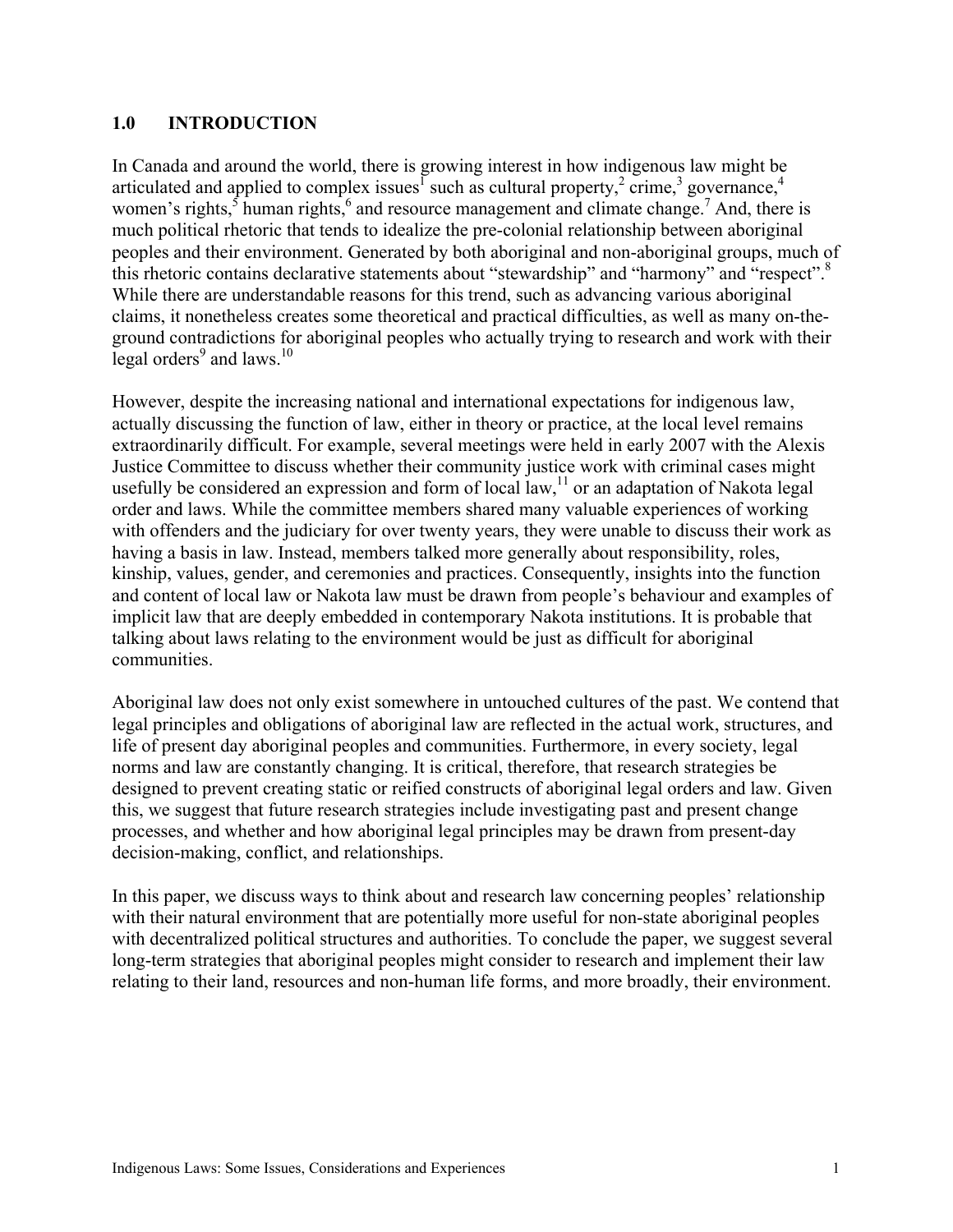## 2.0 THINKING ABOUT LAW

Given that there is no one aboriginal nation, but rather some fifty-plus diverse aboriginal nations across Canada, it follows that there is no one aboriginal legal order or set of aboriginal laws. We propose the development of a flexible conceptual legal framework that can guide culturally and geographically specific research into aboriginal peoples' legal orders and laws. Such an understanding of aboriginal legal orders and law may assist aboriginal groups to;

- (1) deal with internal contradictions and manage internal and external conflicts (e.g., good tradition as opposed to bad tradition, oppressive traditional practices, romanticism, and issues arising from "sacred"  $law<sup>12</sup>$ ), and
- (2) build political relationships with others that are based on history and how people define themselves (i.e., not on the basis of difference).<sup>13</sup>

In distinguishing between legal systems and legal orders, we hope to avoid imposing western legal ideas onto aboriginal societies despite our use of western legal theoretical constructs. Of course, it is preferable to use aboriginal peoples' own language when referring to law and legal concepts. For example, the Gitksan people's word for law is *ayook*, which has been translated into English as law, custom, or precedent. In Western Australia, the Mardudjara have the word *julubidi* which has been described as "a body of jural rules and moral evaluations of customary and socially sanctioned behaviour patterns".14

It is useful to think about law is as a collaborative process that large groups of people employ to effectively management themselves. And since many aboriginal peoples in Canada were decentralized, but definitely had law, the question of where law comes from is raised. One way to answer this is to say that law may be sourced in the everyday social interaction of people rather than formal enactments and centralized state machinery.<sup>15</sup> In other words, there are at least two kinds of law: (1) explicit, formal law that is enacted or authoritatively declared and (2) implicit, informal interactive law (sometimes called customary law). This informal law has been described as a "language of interaction" that is necessary for people to meaningfully engage in anticipatory social behaviour. It is this language of interaction that enables the creation of social settings where people's behaviours generally fall within predicable patterns and known repertoires.16

A basic characteristic of law is that it lays down general rules that are open to interpretation.<sup>17</sup> These general rules, deriving from group interactions, form a predictable framework within which group members can manage their lives. For centralized states, this informal interactive framework actually forms the essential foundation for the successful functioning of formal enacted law between the law-maker and citizen.<sup>18</sup> That is, without interactive law to govern the relationships among citizens and between the citizenry and the state, the centralized system of enacted law simply would not be possible.<sup>19</sup>

To be effective for the purposes of large groups of people managing themselves, such social interactive law must withstand and adapt to ongoing norm contestation and conflict that are necessary aspects of every society for every generation.<sup>20</sup> In other words, there is no perfect state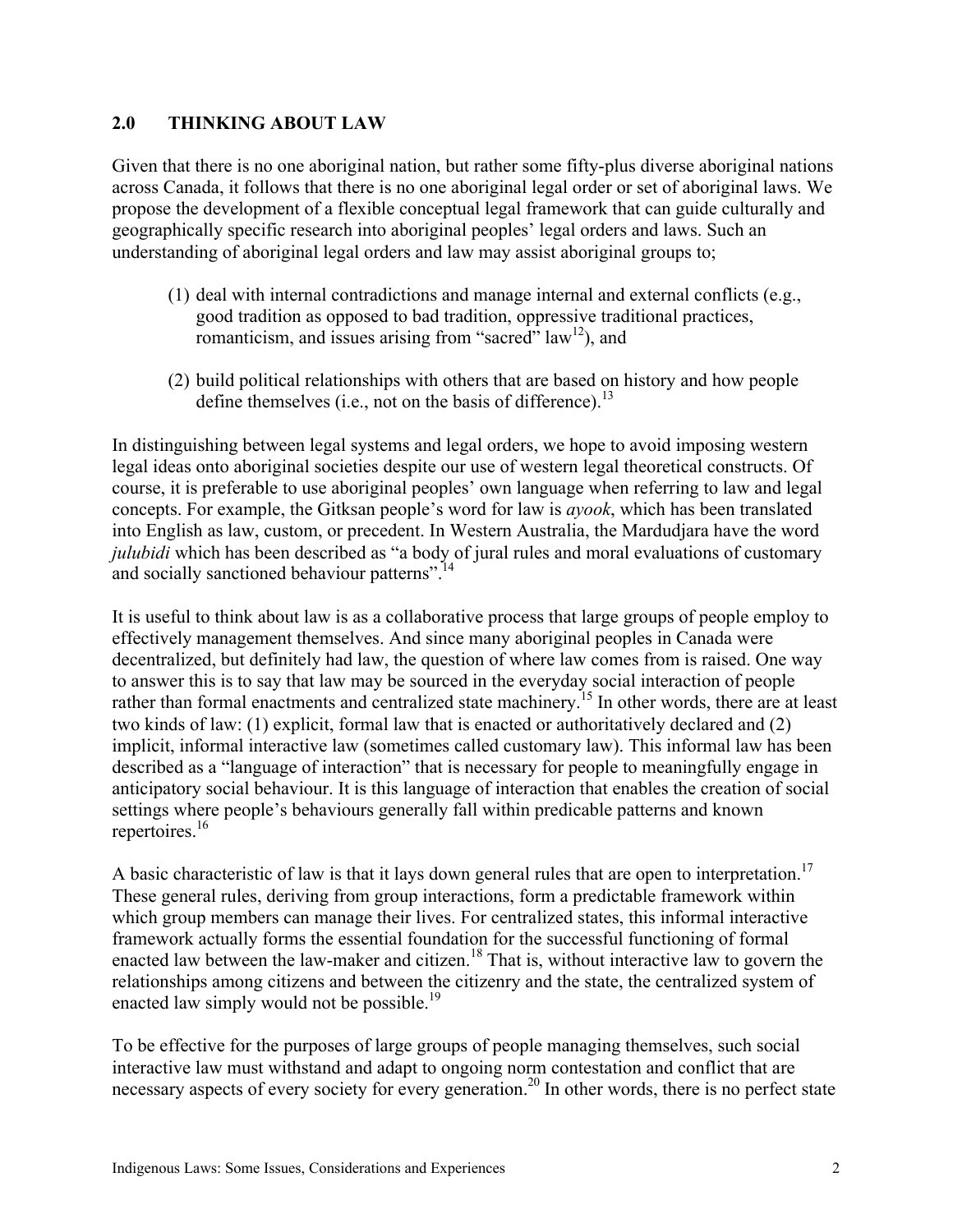that people can achieve wherein there is no conflict, but rather, conflict is an integral part of how groups of people work out how to live together. $^{21}$  In non-state aboriginal societies, these decentralized institutions and interactive processes result from the continual exercise of individual and collective agency and collaboration, and will be maintained and adapted as long as they are deemed legitimate by the group.<sup>22</sup>

While much of this interactive law is implicit,<sup>23</sup> aboriginal societies also made law explicit through public processes of legal reasoning, interpretation, and application.<sup>24</sup> Many peoples recorded their legal principles, precedents and decisions, and law in their oral histories (e.g., Gitksan, Wet'suwet'en), place names (e.g., Tlicho), kinship systems (e.g., Cree, Gitksan), and traditions (e.g., Tlicho). $<sup>2</sup>$ </sup>

One factor that might contribute to difficulties such as those experienced by the Alexis Justice Committee members, is that the courts and much of the aboriginal legal and anthropological scholarship have focused on the "rules" or the "practices" in aboriginal peoples' law. Little attention has been paid to the intellectual processes of law that involve legal reasoning and deliberation, and the interpretation and application of law. From this perspective, it appears as aboriginal peoples did not and do not think, but merely followed rules or engaged in practices. Consequently, aboriginal peoples' law has been called "simple law for simple societies" while western law became the symbol of civilization.<sup>26</sup>

In sum, we contend that flexible legal frameworks are necessary to design, implement, and monitor any research into how indigenous peoples relate to their environment. Such a legal framework must include thinking about the functions of law, source of law, legitimacy and authority, norm contestation and conflict management, recording of law, territory (e.g., how far did the legal order extend?), international law (e.g., what were the protocols for dealing with other people's law at the edge of the territory?), how law changes, individual and collective agency, internal relations of equality and gender (e.g., how are power imbalances and oppression dealt with?), and the relationship between indigenous law and Canadian law (e.g., political and legal pluralism).

# 3.0 THINKING ABOUT NON-STATE LAW

Aboriginal peoples applied law to harvesting fish and game, the access and distribution of berries, the management of rivers, and to all other aspects of political, economic, and social life. Arguably, law still functions as law whether it is centralized or decentralized in accordance to the culture that gives rise to it. So what does law do? A basic characteristic of law is that it lays down general rules that people interpret and apply. Admittedly, there are is no agreed definition of law among jurists. However, one legal theorist, Lon Fuller, suggests that there are a minimum of eight requirements for formally declared law to function effectively:

- 1. There must be established rules or baselines.
- 2. People have to know about the rules.
- 3. The laws can't be applied to the past, only to the present or future.
- 4. The laws have to be clear.
- 5. The laws have to make sense together they can't be contradictory.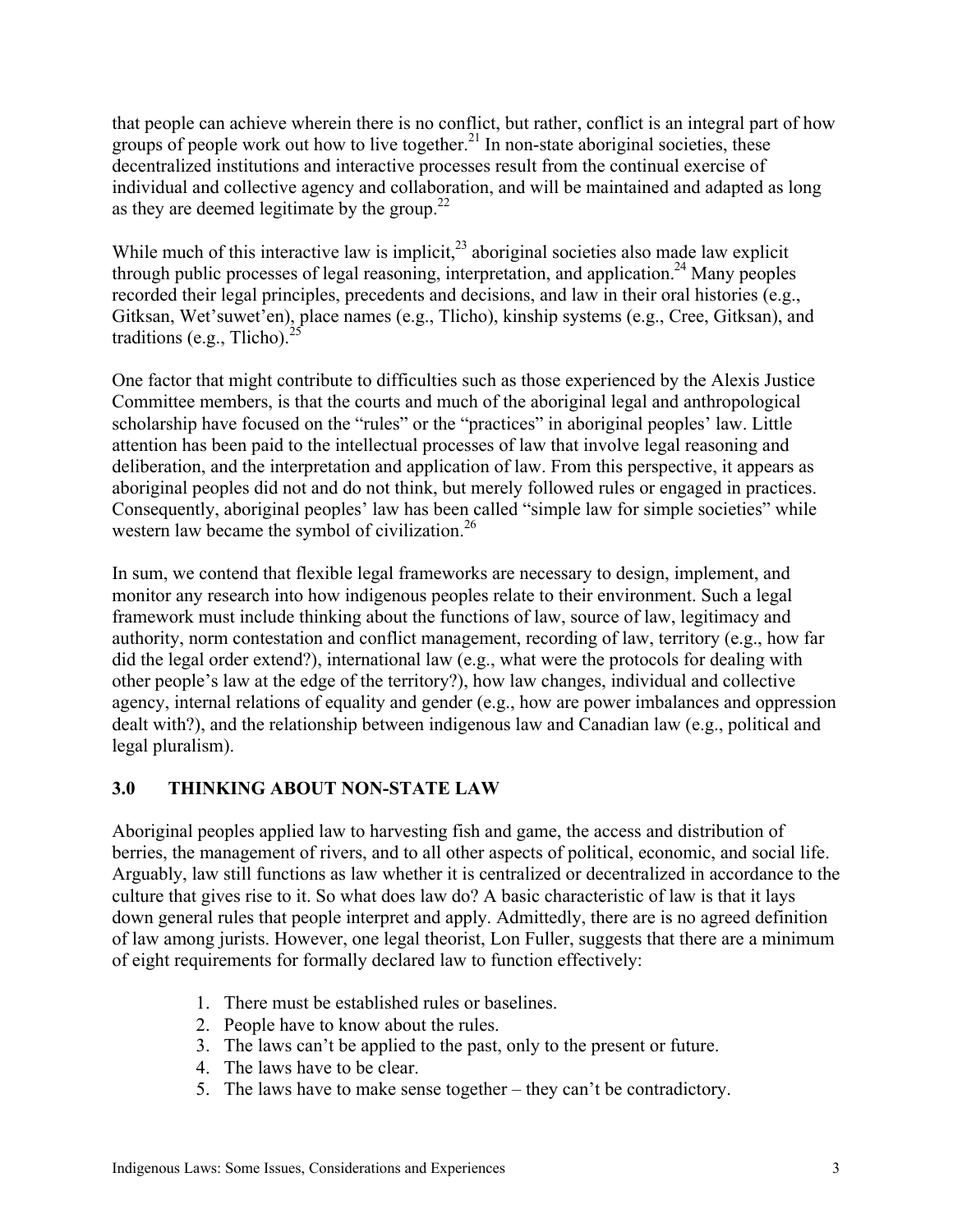- 6. There has to be a consistency of law through time.
- 7. The actions of the lawmaker and the declared law have to make sense together they can't be at odds with each other.
- 8. A person can only have a legal obligation that is within his or her power to  $full<sup>27</sup>$

Decentralized aboriginal legal orders fulfill these eight functions of law. The only function that doesn't quite fit with some aboriginal decentralized legal orders is item 7, which refers to the lawmaker and declared law. This is because the lawmaker in decentralized societies is often not part of a separate institution. But many aboriginal people made law explicit and the law still has to make sense to people. Examples of decentralized law show that the law-making function is collective and therefore distributed among many people according to how that society is organized. And, people in decentralized societies also have to have ways of distributing information about laws and teaching laws. Decentralized law is more difficult to see because it is not dealt with in a separate dedicated institution by specialized individuals and the rules that maintain its framework are implicit rather than explicit.

So what is the process of legal reasoning? According to Gerald Postema, there are six distinctive features of legal reasoning in the common law:

- 1. It focuses on problem solving.
- 2. There is deliberate regard for the larger public good beyond individual interests.
- 3. It requires skilled and knowledgeable adjudicators or mediators.
- 4. It cannot be turned into technical formulas to be followed by rote without thought.
- 5. There is a deliberate and planned reasoning process.
- 6. The legal reasoning and decisions are considered common or shared among the collective<sup>28</sup>

These features of legal reasoning were evident in a Gitksan legal process dealing with a crest dispute.<sup>29</sup> In the dispute, the Gitksan chiefs considered Gitksan law, past cases, circumstances, and histories. The reasoning and interpreting process of the Chiefs was known to the participants because it was conducted through both formal and informal public gatherings. People with direct interests and with related interests were involved as well as those who could be considered neutral mediators. These Gitksan reasoning processes occur within the context of Gitksan culture, institutions, history, and experiences. In other words, appreciating the wisdom of Gitksan law "lies in recognition of the internal point of view of participants in the legal system".<sup>30</sup>

Since legal orders and law are entirely created within cultures, it is often difficult to see and understand other cultures' laws. However, we can learn how to see law across cultures as long as we, first, pay attention to our own cultural biases so that we recognize them in our expectations, responses, and judgments,<sup>31</sup> and, second, take the time to understand how the law makes sense in that other culture. $32$ 

Law also originates in social interaction and activities on the land as demonstrated by Gwich'in berry pickers in the Northwest Territories.<sup>33</sup> In this example, Gwich'in women managed the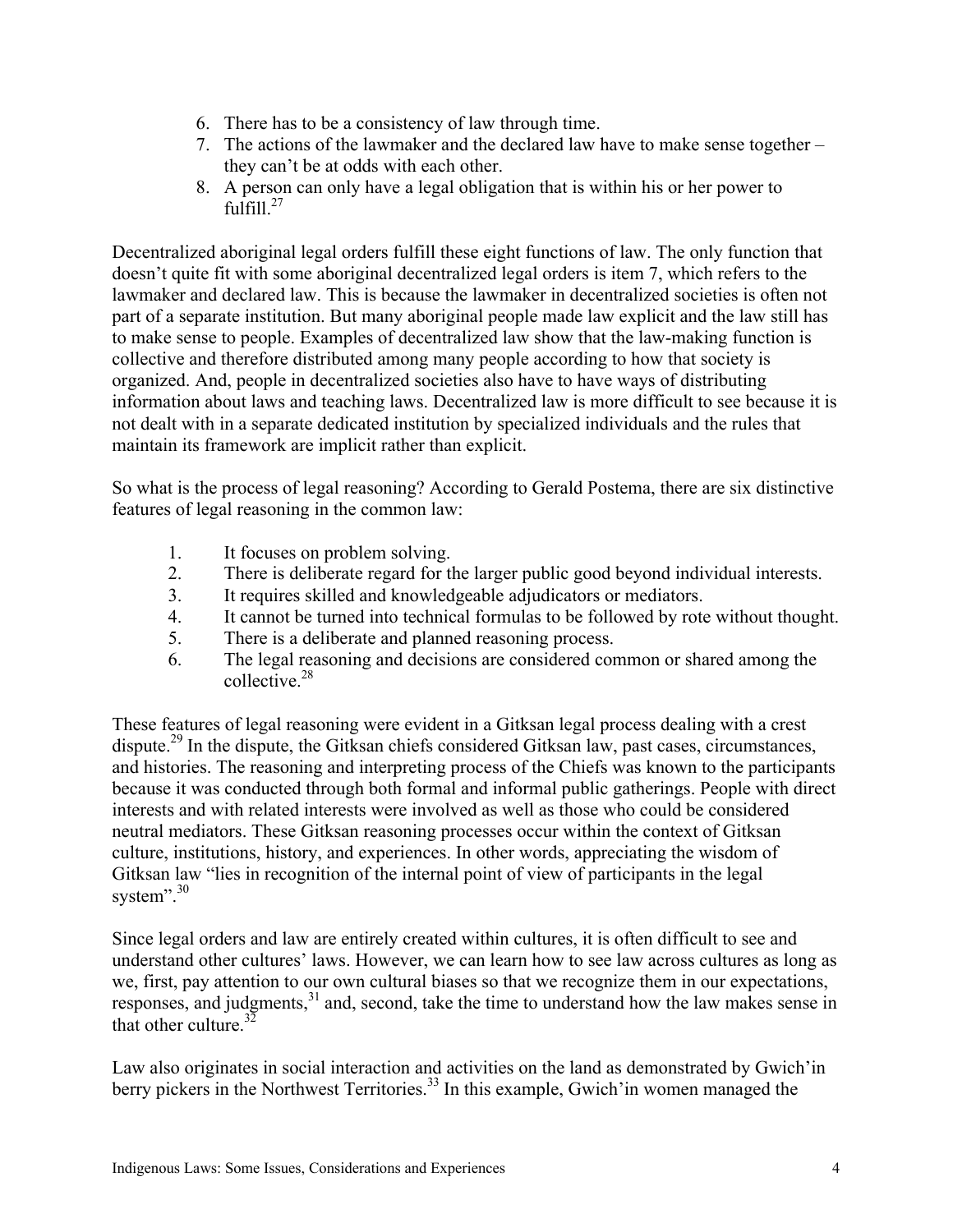harvesting of different types of berries and included (1) access – who can pick berries and where, (2) sharing information about the location of the berries, and (3) sharing the actual harvested berries. In this way, Gwich'in women managed conflicts and effectively directed the harvesting and allocation of an important resource. And since rules by themselves are not law, the variable factors that the women consider in the interpretation and application of these rules are scarcity or abundance of berries, kinship relationships, social responsibilities, species of berries, and environmental factors such as climate change. These guidelines form the basis for Gwich'in resource law. They originate in people's interactions and activities over time, are maintained by continued social interaction on the land, and are recorded in oral histories.

Other aboriginal peoples have similar guidelines to manage land and resources such as rivers, fish, caribou, and forests.<sup>34</sup> The challenge today is to figure out (1) what these guidelines are, (2) how they are maintained, (3) how they might be changed and adapted to apply today, (4) how conflicts were and are managed, and (5) how to relate to the laws of external government (provincial, federal, and other indigenous peoples).<sup>35</sup> And, there is the reality of having to reconcile indigenous laws with centralized contemporary forms of law-making and band generated laws (e.g., land codes, governance, etc.).

The discussion about resources and land raises three critical questions regarding the territorial extent of the legal order:

- (1) Who is included in the indigenous legal order?
- (2) What territory does the legal order extend to?
- (3) How does the law relate to other peoples' law at the farthest reaches of the territory?

For the most part, these questions require aboriginal peoples to go beyond band structures in order to consider scale, the concepts of the public good and personal interests,<sup>36</sup> accountability, and the full extent of the relationships and responsibilities within the society. The reserve boundaries created by the *Indian Act*, 37 which divided and grouped aboriginal peoples into bands, effectively cut across aboriginal legal orders. This division of aboriginal peoples and lands has undermined the management of aboriginal legal orders and has undermined the application of aboriginal laws. At the band level, the larger legal order becomes unworkable, and some co-operative arrangements must be established to enable bands to draw upon broader-based relationships at a national level to more effectively implement their laws.

In sum, researching aboriginal peoples' laws about the environment requires, at a minimum, asking how the law functions for each aboriginal cultural group. The second step requires the study of informal and formal decision making processes, behaviours and ethics, roles and responsibilities, and kinship networks. Most often, these opportunities are provided by conflict (and there are extensive examples within some aboriginal groups), contemporary organizations and activities (e.g., Alexis Justice Committee), and relationships with other peoples. Finally, this research design should be informed by an appreciation of the ontology and cosmology of the peoples. After all, legal institutions, including "rational" western law, are founded on a cultural understanding of human beings, and life and death. $38$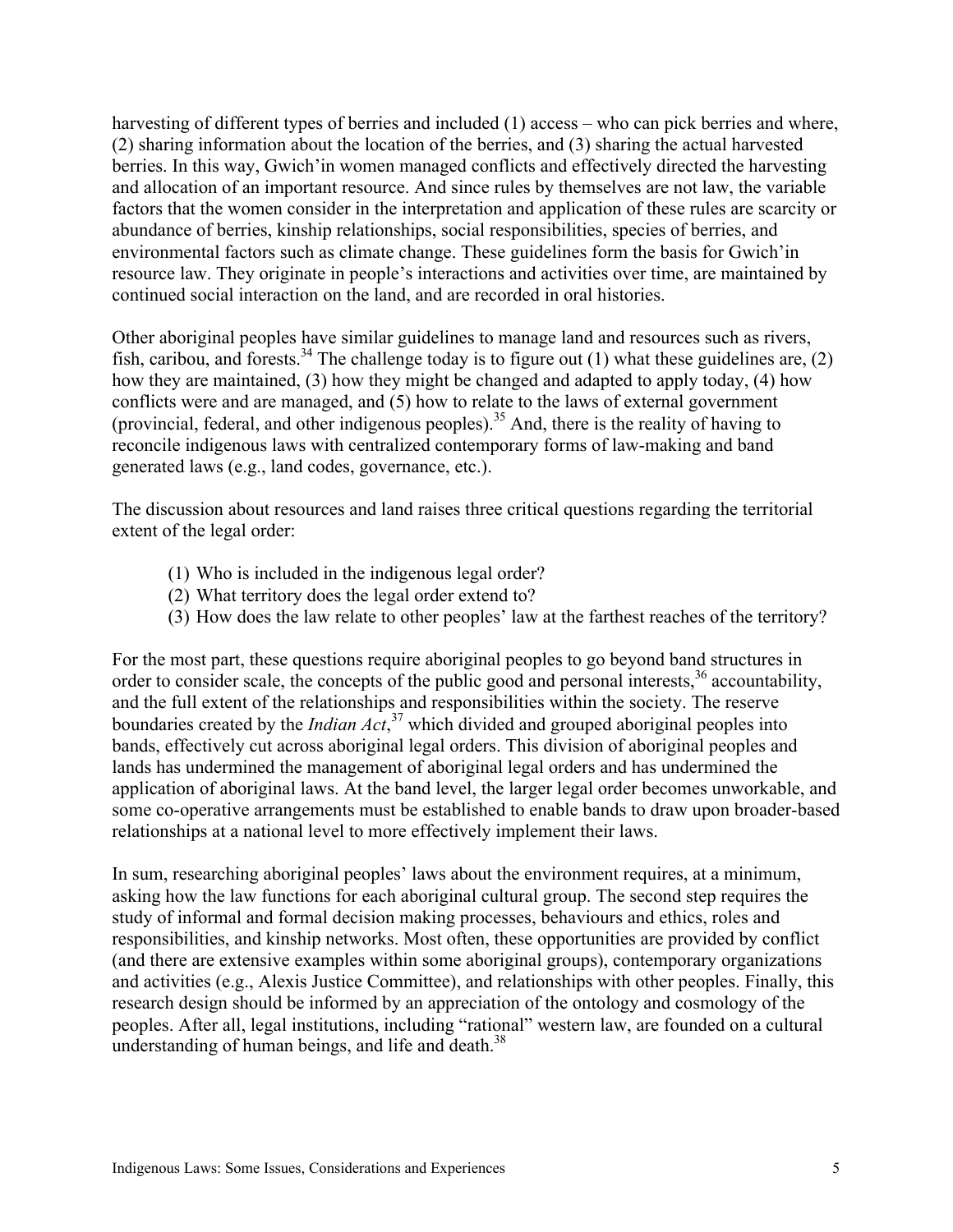## 4.0 THINKING ABOUT NATION-STATE LAW

For indigenous peoples world-wide and, indeed, most peoples until the last millennium, the legal order outlined above operated in a context of avoiding risk. In particular, it meant minimising risk to food supplies, shelter and warmth, as well as the essence of the group's legal and social order. From peoples' oral histories we know that such a risk-aversion was hard learned from the dire consequences of salmon, seals or caribou failing to return in sufficient numbers, or of weather conditions preventing adequate preservation and over-winter storage of meat, fish and berries. But equally, if not more importantly, maintaining a risk-aversion ethic came and comes from the high value people put on their future and past generations. Both ancestors and descendants were and are experienced as part of the present and their wellbeing incorporated into the day-to-day legal order.

A risk-adverse culture thus sacrifices significant immediate political and economic gains for long-term stability. As an important part of that stability is living within the bounds of natural ecosystem resilience, societies in such cultures do not need explicit environmental laws.

In contrast, risk-embracing cultures sacrifice significant long-term stability for immediate political and economic gains. For example, nation-state cultures emerging out of Europe in the last millennium have developed such risky initiatives as wide-scale war as a policy instrument and market or state capitalism as an economic instrument.

In the last century, these instruments have been increasingly employed on a global scale. But in that expansion, a disjunct has been revealed. The scientific methods and global communications used to develop them have also combined to show their severe long-term effects. These include not only nuclear, biological and other strategic weapons, but colonialism, mass dispossession, and genocide. Similarly, severe effects have been shown from pesticides, air and water pollution, resource over-harvesting, and high fossil-fuel use. At the same time, grassroots political movements for world peace, human rights, environmental safety and indigenous rights have forced governments to at least make a show of accommodating these concerns.

Governments in nation-states have attempted to bridge the disjunct by introducing positivist laws. These are rules decided upon within a hierarchical structure, adhered to by consent and backed by more or less coercive enforcement. With these laws, governments say, in effect, the system works but needs adjusting. Thus, in the face of global war and displacement, they enact human rights charters and institute refugee agencies. In the face of ecosystem degradation, they enact environmental laws and institute regulatory agencies. Environmental laws are often of a command and control type where specified harmful acts are forbidden unless conducted in a certain way or with the permission of certain officials. While the process of sanctioning environmental law-breakers is modelled on criminal codes, the scheme is effectively a lop-sided negotiation between the offending industry and the regulatory agency.

Indigenous peoples included within the boundaries and administrative structures of nation states have, with greater or lesser amounts of coercion, sometimes adopted state-like institutions. Thus, the *Indian Act* has provisions for band councils to enact environmental bylaws<sup>39</sup> and the Nisga'a Final Agreement<sup>40</sup> provides for command and control laws for fishery<sup>41</sup>, forestry<sup>42</sup> and other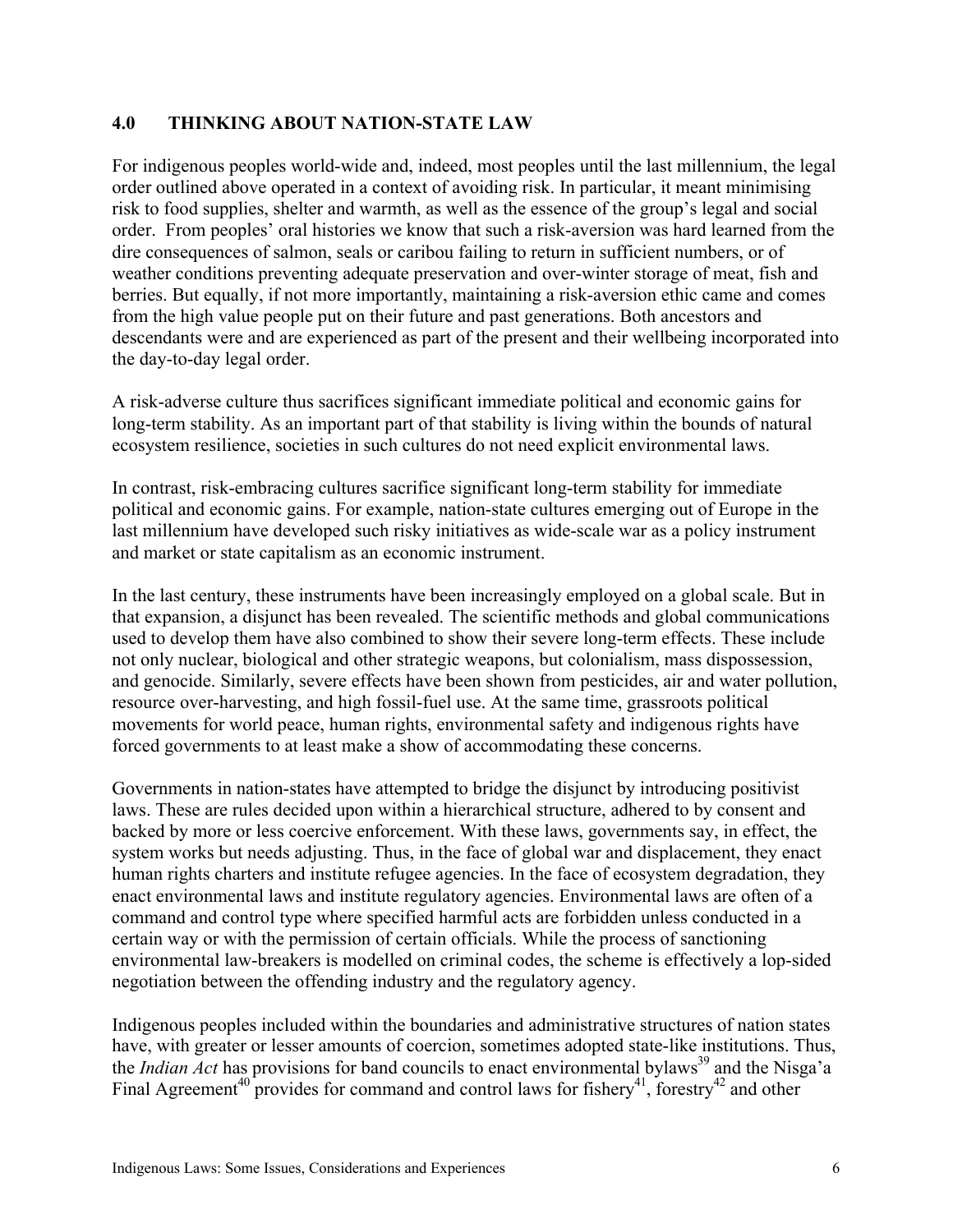resource-use activities. But for the most part, aboriginal people in Canada have attempted to protect their lands and its natural environment by participating in adversarial administrative or legal processes. These include inquiries and environmental assessments of large-scale resource extraction or transportation projects – pipelines, $43$  roads, $44$  mines – or aboriginal rights and title litigation,<sup>45</sup> ironically enough often in the context of defending aboriginal hunters and fishers from environmental regulatory offences.<sup>46</sup>

As many aboriginal leaders have pointed out, the settlement negotiations following these adversarial processes rarely involve the people in their own decision-making processes and more often than not lead to community disruption, distortion and dissent.

# 5.0 RESEARCH STRATEGIES FOR INDIGENOUS PEOPLES

Aside from their values and legal orders – both pre- and post-colonial, aboriginal peoples differ from the rest of Canadians in that they live, or at least grew up in, small communities of interrelated and inter-married persons. Moreover, these communities exist within the framework of the European-derived administrative structures and legal order of Canada. Research into legal structures and processes to maintain, restore or enhance environmental and resource values should thus be at the community level and should focus on:

- 1. existing, present-day informal and formal decision-making processes and relationships that already exist within the community, even though these may be undermined by state laws and seem incapable of effective implementation;
- 2. being informed by, but not prescribed by, the people's historic legal order when it interacted with similar legal orders and not those of the nation-state; and
- 3. not undermining the culture of either the particular indigenous people or that of the Canadian state.

Other questions that might be helpful for designing research of an aboriginal group's legal order and laws are:

- 1. What do people recognize and treat as law through their social practices? $47$
- 2. How has their legal order and laws evolved over time?
- 3. What are the intellectual and reasoning processes that are necessary to understand and apply aboriginal law?
- 4. What are the internal contradictions that emerge from the research?
- 5. How was conflict managed historically? How have these practices changed? What are the implications of these changes for the group's internal power dynamics, relationships, and roles and responsibilities?

# 5.1 Legal Pluralism

The concept of legal pluralism is useful to begin imagining a non-colonial relation between aboriginal and non-aboriginal peoples in Canada. One definition of legal pluralism is, "the state of affairs in which a category of social relations is within the fields of operation of two or more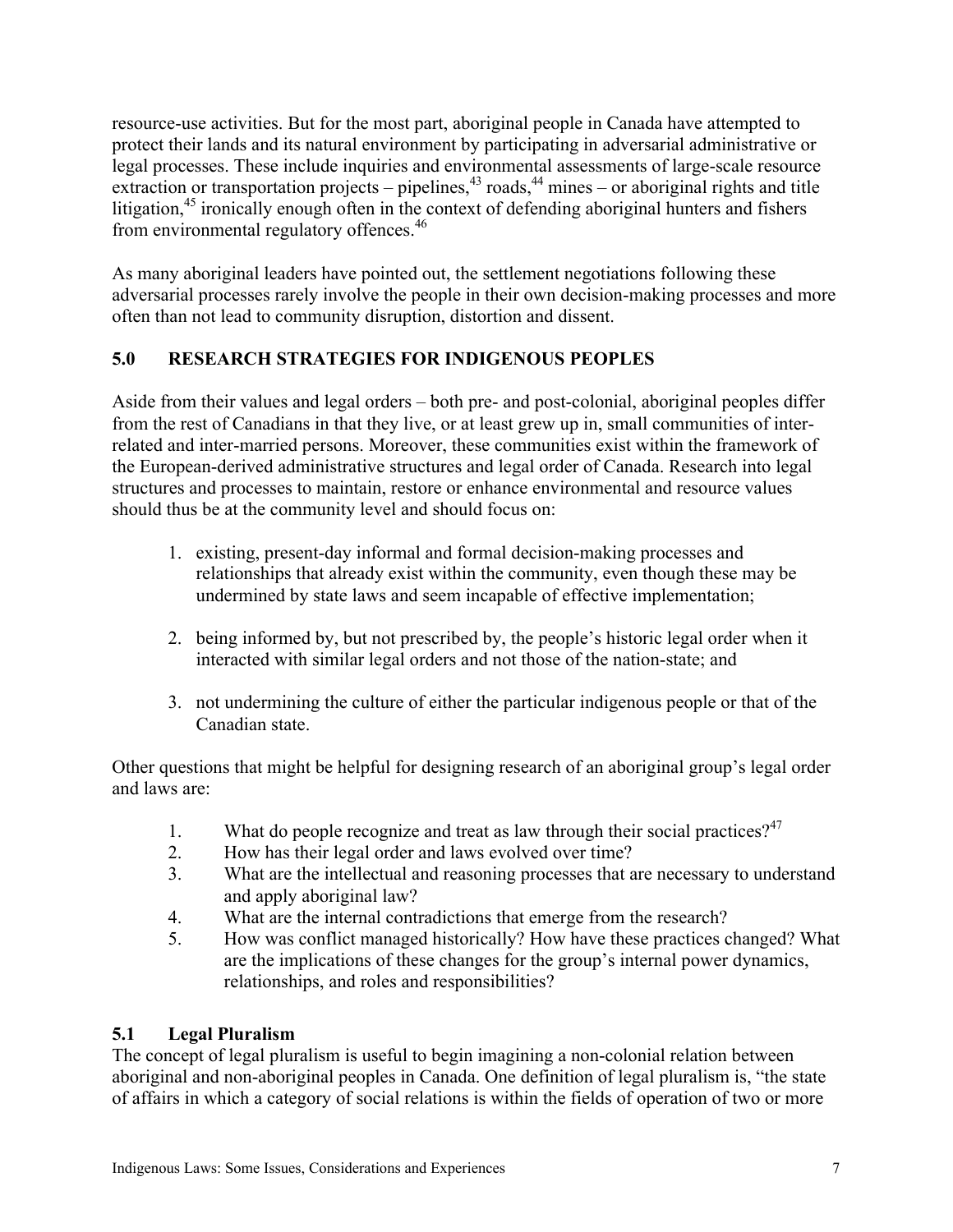bodies of legal norms."<sup>48</sup> For legal pluralism to have any practical or theoretical value, it is critical to avoid essentializing the law of aboriginal peoples or the state.<sup>49</sup>

According to Sally Engle Merry, the dichotomy between informal, non-state law and formal, enacted law is false,

[A] concern with legal pluralism moves away from the ideology of legal centralism – the predisposition to think of all legal ordering as rooted in state law – and suggests attention to other forms of ordering and their interaction with state law. It highlights competing, contesting, and sometimes contradictory orders outside state law and their mutually constitutive relations to state law.<sup>50</sup>

In Western Australia, Greg McIntyre argues that the common law has the capacity to accommodate aboriginal customary law, and legislative declarations directing the incorporation and acknowledgement of aboriginal customary law would be appropriate to facilitate such state adaptation.<sup>51</sup> Such plurality of law could flow from state acknowledgement of aspects of customary law that, (1) would interface with state law, and (2) are a continuation of some aspects of aboriginal custom and norms which do not require state recognition or acknowledgement for a co-existence of law.52

At a practical level, a legal pluralist approach could begin with a river, a caribou herd, a mountain valley, or other geographic site. What are the laws of the aboriginal group regarding that place, those resources, non-human life forms, and other humans? What are the various state laws regarding that same place, those resources, and so on? What is the basis of the laws? How do each society's laws make sense to it? How might one build intellectual bridges, founded on a normative and functioning understanding of law, between the societies? Again, this must be a rigorous process that does not essentialize the law of either society.

Finally, the work of aboriginal groups developing their own legal pluralist model would benefit from a dialectical analysis of the relations among the aboriginal group's normative order and that of the Canadian state. Such an analysis would provide a "framework for understanding the dynamics of the imposition of law and of resistance to law, for examining the interactive relationship between dominant and subordinate groups or classes."<sup>53</sup> Attention to the dialectic of state relations would ensure that both the internal and external interactions are brought into focus, and that aboriginal peoples' agency – historical and contemporary – is emphasized.

## 5.2 Resource Management Trusts

At the end of the Supreme Court of Canada's *Delgamuukw* aboriginal title decision, the Chief Justice summarised the parties' task ahead as "the reconciliation of the pre-existence of aboriginal societies with the sovereignty of the Crown."<sup>54</sup> At a practical level, the Court makes clear that case was about resource use, and that what had to be reconciled was the "special bond" between aboriginal groups and their lands on the one hand<sup>55</sup> and industrial resource development on the other.<sup>56</sup> The Court also said "protection of the environment" was a Crown legislative objective that could justify infringing aboriginal title.<sup>57</sup> Environmental laws, then, were seen to be on the Crown's side of the reconciliation equation.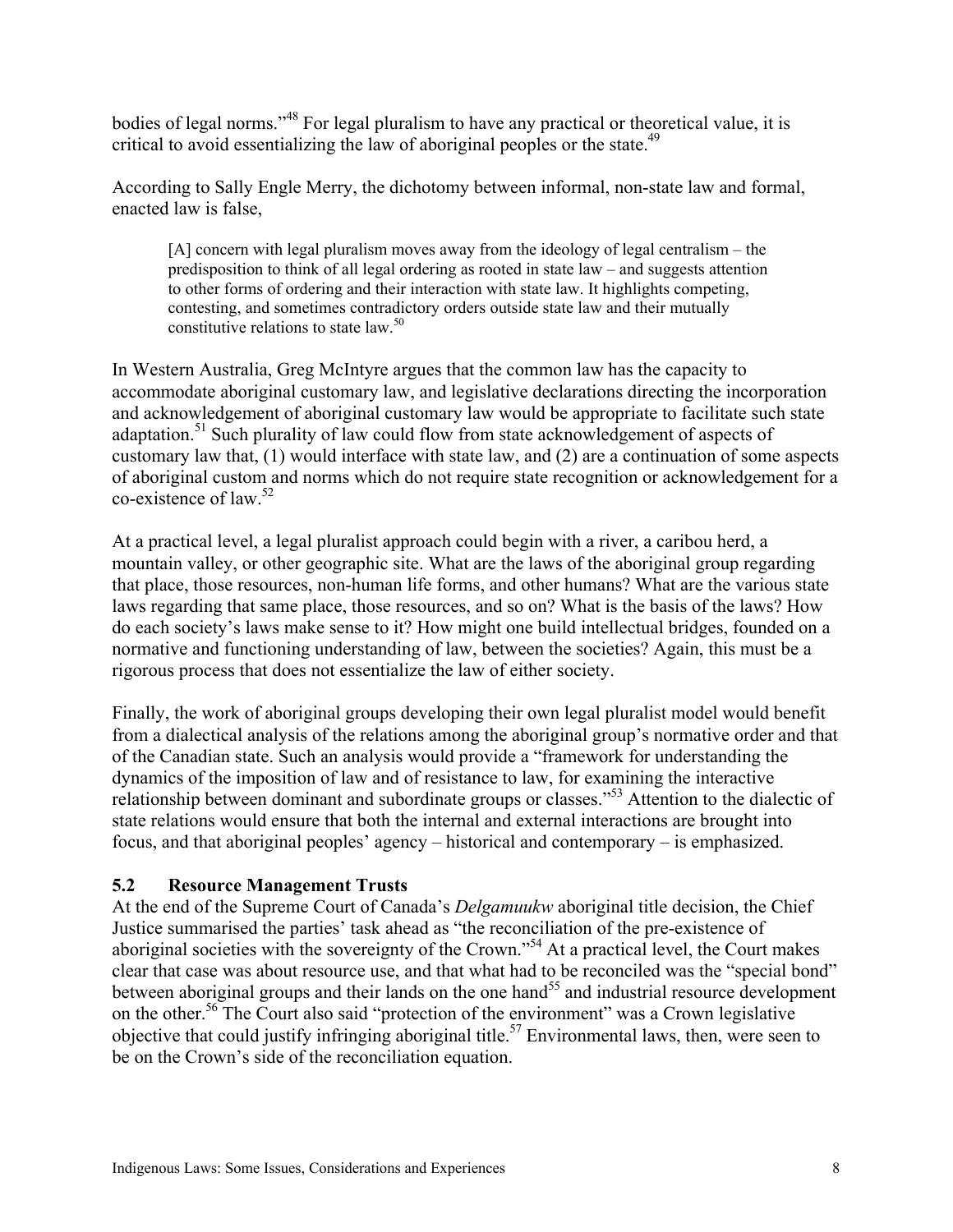Here we propose one practical way to reconcile the land governance interests of aboriginal groups with the land governance interests of Canadian governments and the resource corporations they licence. Unlike much reconciliation so far in Canada, our proposal attempts to tackle the task without undermining the legal or economic integrity of either interests' social order. In other words, putting into practice the legal pluralism concepts outlined above.

#### *Rationale*

In the past and today, governments have used the *Indian Act*, treaty provisions, economic jointventures, permits, licences and other means to force aboriginal communities into western-style governance structures. These structures usually have a small group of people at the top of a hierarchy that runs the show.

It makes more sense, however, for aboriginal communities to organise their governance and land management institutions under their own laws and social structures. Among the reasons for this are:

- they accommodate the people's own culture, which they know best *(cultural necessity)*
- they maintain consistency between the legal proof and the content of aboriginal rights and title *(legal necessity)*
- only they can successfully govern small communities of inter-related and inter-married people *(social necessity)*

At the same time, people have to find ways of relating their own governance systems to those of the federal and provincial governments, their agencies and public and private corporations. Such relationships include

- treaties (including treaty-related measures, interim measures, consultation and accommodation),
- local, non-aboriginal communities (including municipalities and regional governments),
- *Indian Act* relationships (including band councils, tribal councils, etc.), and
- commercial relationships (including joint ventures, partnerships, contracts, etc.).

We propose using the trust as a legal device to form a useful interface between aboriginal institutions and western governments and corporations.<sup>58</sup> First, we briefly describe the concept of the trust. Then, we look at how the concept might be applied to governance issues with aboriginal groups.

#### *What is a Trust?*

In Anglo-Canadian law, the person who owns something is usually the person who can benefit from its use (live in a house, collect rent, harvest crops, etc.). The trust, however, separates those who own something (property or other rights) from those for whose benefit it must be used.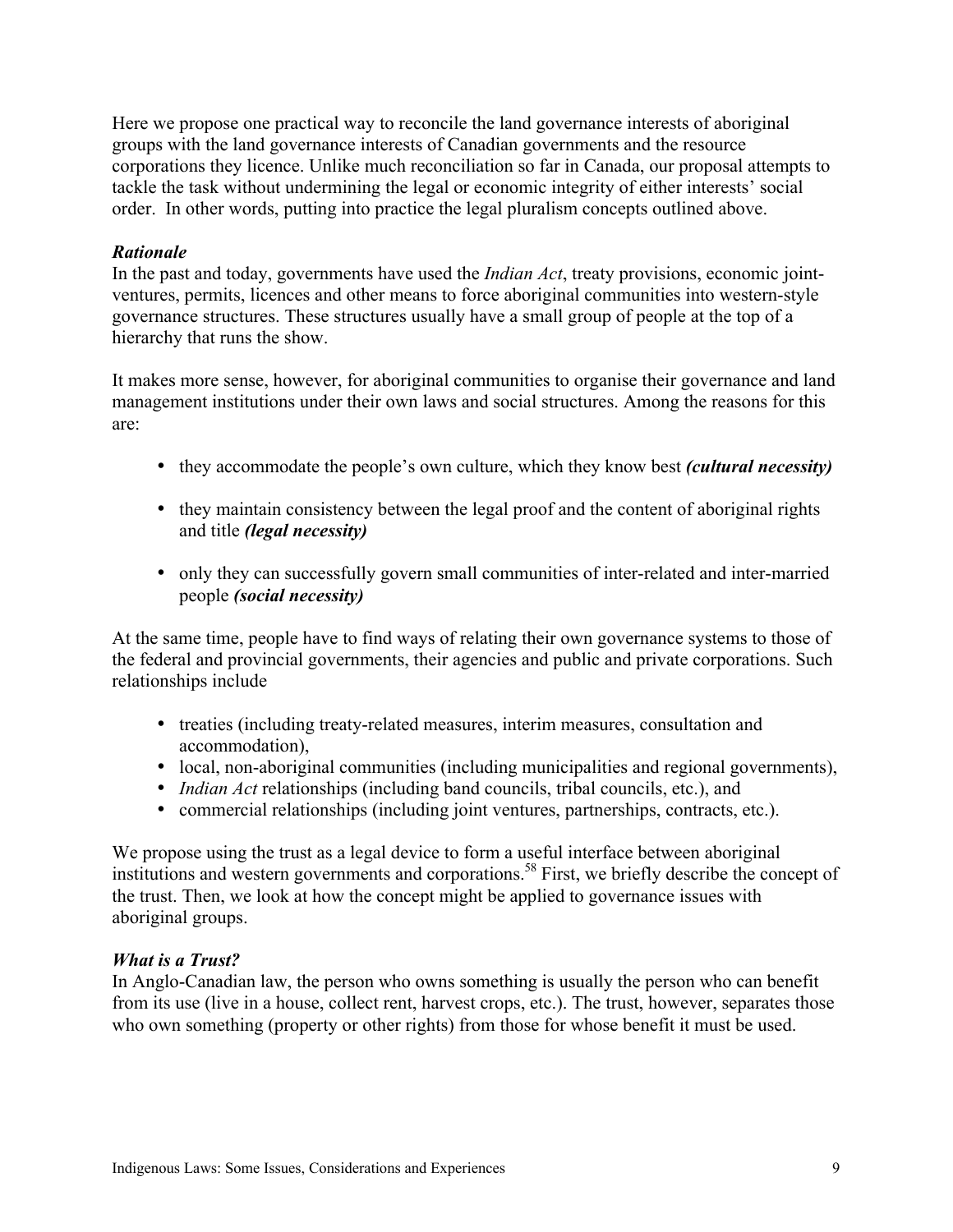Generally, a trust is set up when someone who owns something (the settlor) conveys it to someone else (the trustee) with instructions (the trust agreement) about how it is to be managed for the benefit of others (the beneficiaries). Trusts may be for individual, identifiable beneficiaries or for a purpose, which usually means a charitable purpose that must benefit the whole community.

A settlor may appoint a single individual as trustee or a group of joint trustees. They may be members of the community that will benefit from the trust or may be from outside of it. In either case, if the trustee does not fulfil the



settlor's instructions as contained in the trust deed, the beneficiaries can enforce those instructions upon the trustee through the Canadian courts.

The trust, particularly the charitable purpose trust, is a useful legal device to help aboriginal societies interface with western organisations. On the one hand, the trustee (or body of trustees) presents a single "authority" with which governments and corporations can recognise and deal. On the other hand, the instructions contained in the trust agreement constrain and inform the trustees' actions so that they are accountable to the beneficiaries, which in this case is the aboriginal community.

#### *A Trust Model*

A simple example may serve to illustrate how the trust concept could be used to help resolve some resource-use and environmental issues currently faced by many aboriginal communities.

Some aboriginal peoples recognise certain groups within the community, such as clans or families, as the legitimate holders of their land and fishing territories. With such recognition, it would be inappropriate, if not contrary to their own laws, for a central entity to say what should happen on any of those territories. At the same time, however, community economic activities, such as a fishery or a logging operation, need to find ways of dealing with government agencies and with buyers of their products.

One way of doing this is for each territory-holding group to set up a charitable purpose trust and provide detailed instructions to its trustees to manage the resources in a sustainable manner for the purpose of providing spiritual and economic benefit to all current group members and to all future generations. In this way, the people's own law would be backed by Anglo-Canadian trust law.

The need to restore depleted resources, such as logged over forests or depleted fish runs, however, will likely mean few immediate benefits for some groups within a community. As well, restoration projects and allocation for a migratory animal such as salmon or caribou requires co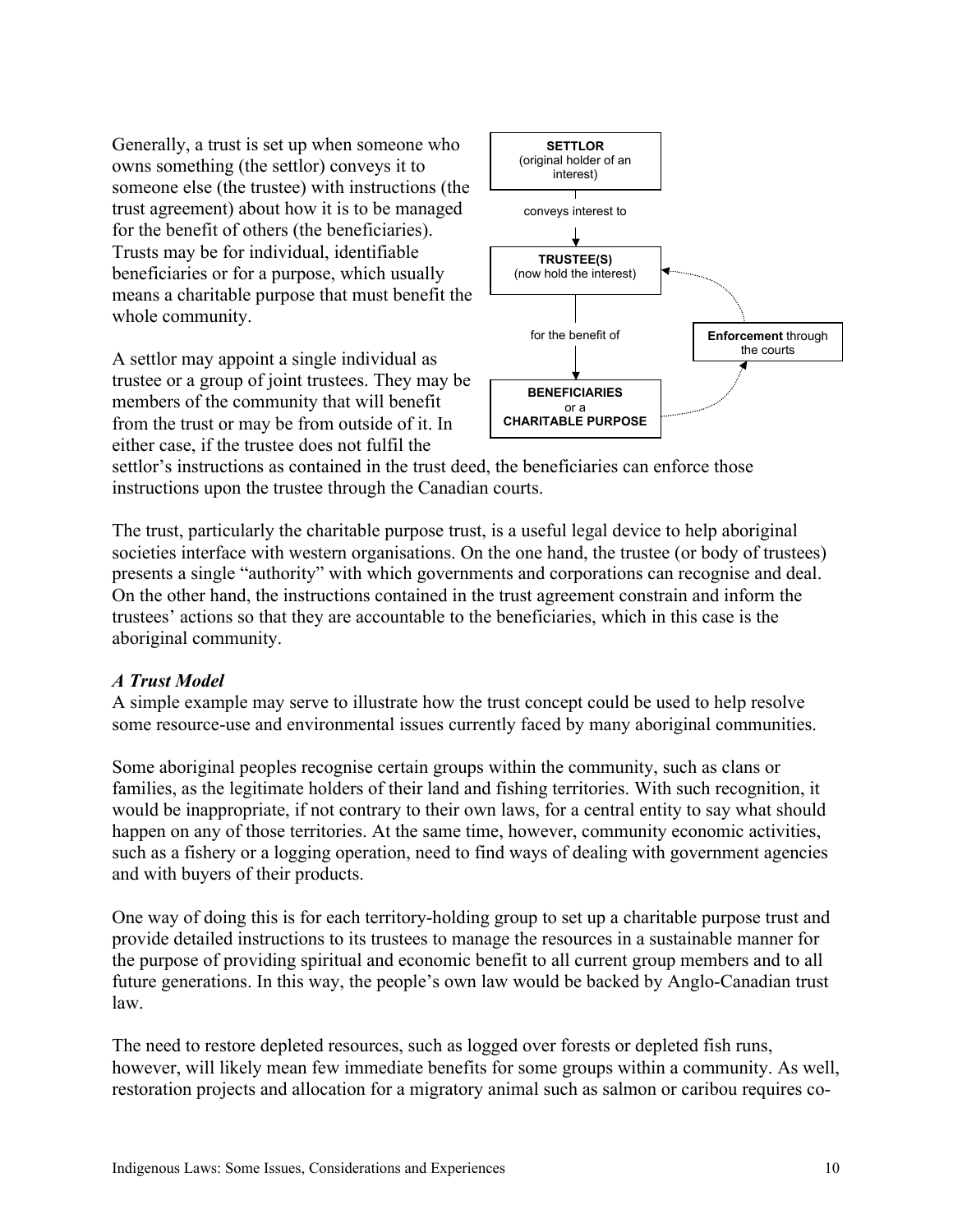operation among groups. It would make sense then for groups of to pool their marketing, allocation and restoration activities through more centralised entities. Each such entity could, say, manage a resource-marketing trust for all the territory-holding trust groups. It could provide management and marketing assistance for such activities as timber harvesting and management, mushroom harvesting, eco-tourism, medicine plant gathering, trapping, and so on.



The two suggested levels of trust are shown in the diagram below:

## 5.3 Adaptive Management

We suggest that the development of sustainable environmental practices needs to be in the context of place-based, participatory models. Because many environmental problems are in fact complex systems problems, they may not be amenable to the simple application of environmental laws. Alternative approaches, such as adaptive management, have been proposed to deal with such complexity. The sharing of management power between governments and local people is necessary to produce flexible, multi-level governance systems in which institutional arrangements, such as the resource management trusts outlined above, and ecological knowledge are tested and revised in an ongoing process of trial and error. This is known as adaptive comanagement.<sup>59</sup>

Adaptive management thus can be seen to have two learning cycles. One is the ethic cycle, in which the basic values of the community towards its environment are settled. This cycle is not so much one of change but one of affirmation, drifting away and reaffirmation of the group's basic world-view. Many aboriginal oral histories, such as the Nanabush and Raven stories, are of this type.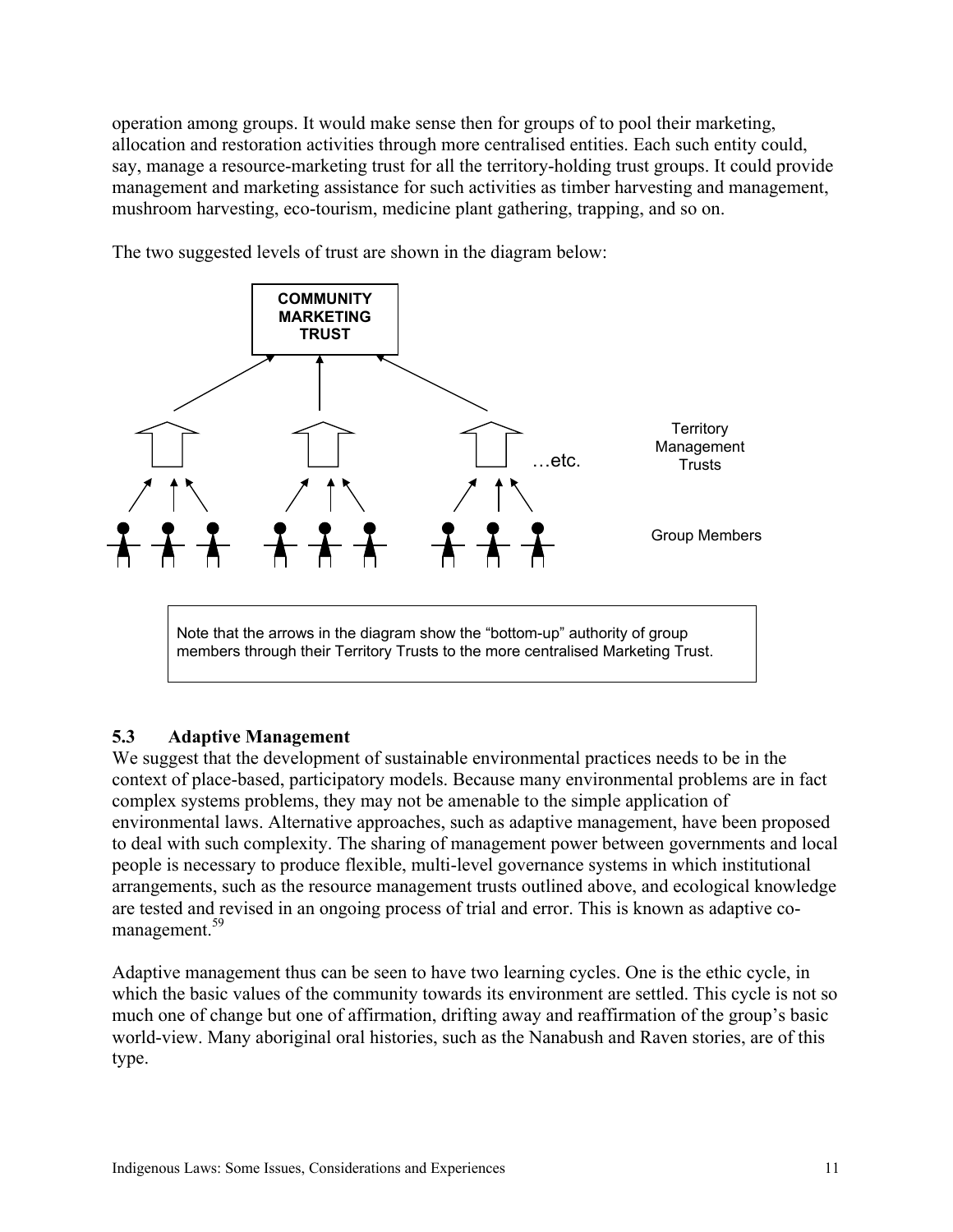The second is the knowledge cycle (shown right). This adapts to changing environmental conditions, such as global warming, as well as the controlling group's ethical evolution. The knowledge learning cycle involves being faced with profound uncertainties, taking a purposeful step forward, monitoring the consequences of that step, and learning to avoid future failures from the results. $60$ 

The ecological knowledge can be what is known as traditional ecological knowledge (TEK), what is known as scientific knowledge, or both combined.



Adaptive management has been described as a learning process, not by individuals but by a community, often over several generations. Fikret Berkes suggests that for animals with very long natural population cycles, such as the George River caribou herd, only aboriginal oral histories contain the knowledge and the teachings needed to effectively manage hunting pressure on the herd  $61$ 

# 5.4 Conflict

Cultural ethics regarding authority, legitimacy, and behaviour underlie much of the pervasive conflict experienced in some aboriginal communities today. For example, the Innu in Labrador practiced conflict avoidance which worked effectively with small highly mobile groups of people that were able to travel across a large territory. However, since the establishment of settled communities, the cultural practice of conflict avoidance no longer works. In fact, when people are living close together, the practice of conflict avoidance operates to exacerbate the conflict.<sup>62</sup>

Similarly, the governance structure and authorities of Gitksan people were highly decentralized. This cultural ethic of decentralization still operates in the form of individual and collective resistance to hierarchy and centralization.<sup>63</sup> For the most part, these cultural ethics remain implicit and unexamined. Given this, understanding aboriginal legal orders and laws requires identifying underlying cultural ethics and making them explicit so they can be critically discussed. Such an analysis requires an exploration of the original purpose of the behaviour and considering either change or reconciliation of cultural ethics with present day circumstances. Drawing from her work in South Africa, Celestine Nyamu helpfully provides a three-stage "critical pragmatic approach":<sup>64</sup>

1. Challenge any legal framework or social process that protects cultural, spiritual, or religious practices from questioning. Create space for diverse voices and challenges to the norms.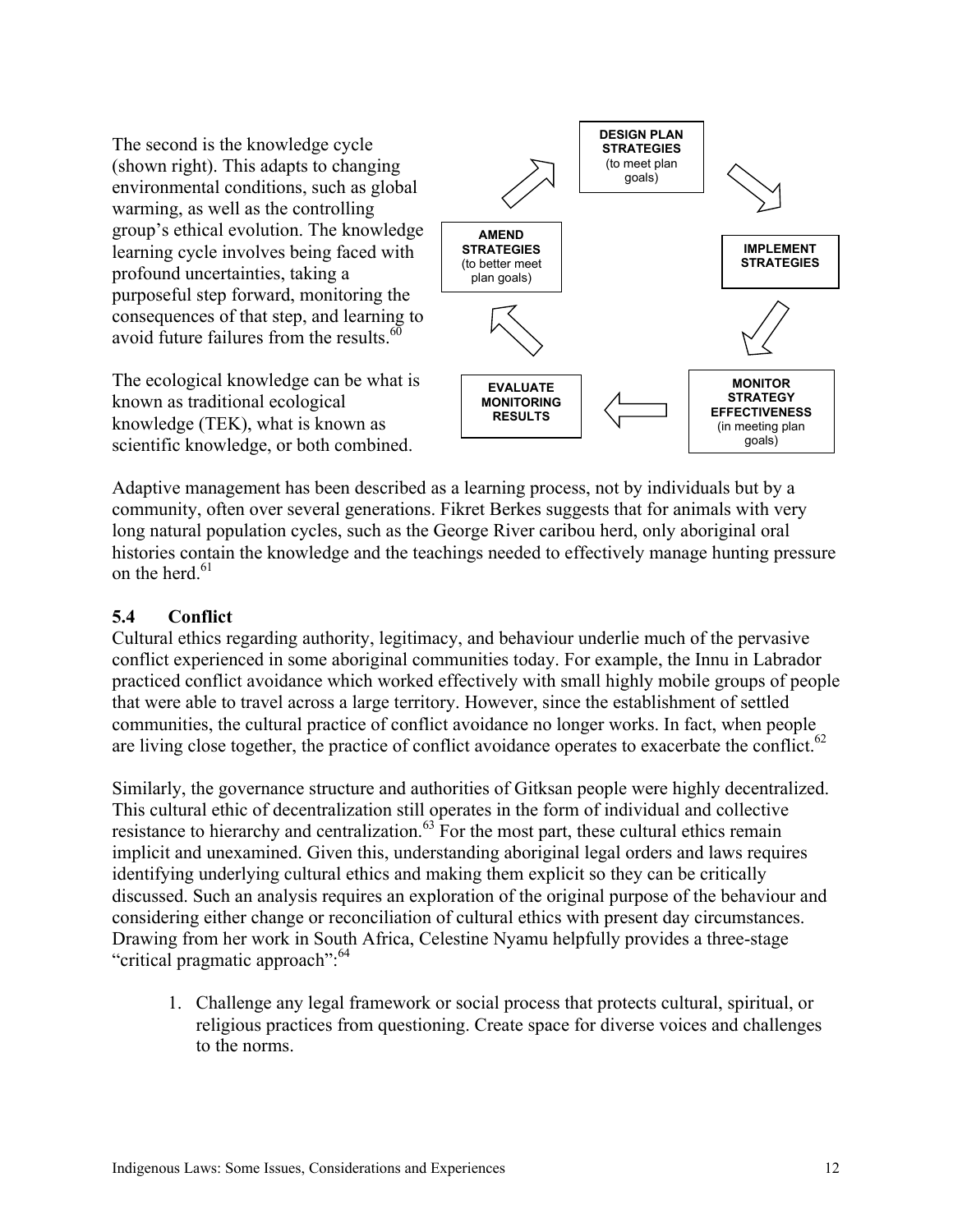- 2. Gather evidence of varied and alternative local practices to counteract negative, static cultural rhetoric (there are always variations). These could be used to develop new case law within indigenous law.
- 3. Identify concepts of fairness and equality within the culture and apply these principles to issues relating to gender, sexual orientation, ageism, and other imbalances.

To sum up, we have proposed that aboriginal legal orders and law should be understood practically and critically. It is not about trying to go back in time, but about drawing on the strengths and principles of the past to deal with modern-day problems and situations.

## 6.0 CONCLUSION

This paper has set out a broad, theoretical basis to begin critically thinking about how aboriginal peoples' relate to their environment through their own legal orders and law. Further, we have suggested that one way to more effectively structure an "aboriginal environmental law" research project would be to develop a flexible legal framework within which to begin considering the function, content, and structure of aboriginal peoples' legal orders and law. We have given conceptual and practical examples of legal devices that could assist this exercise of legal pluralism.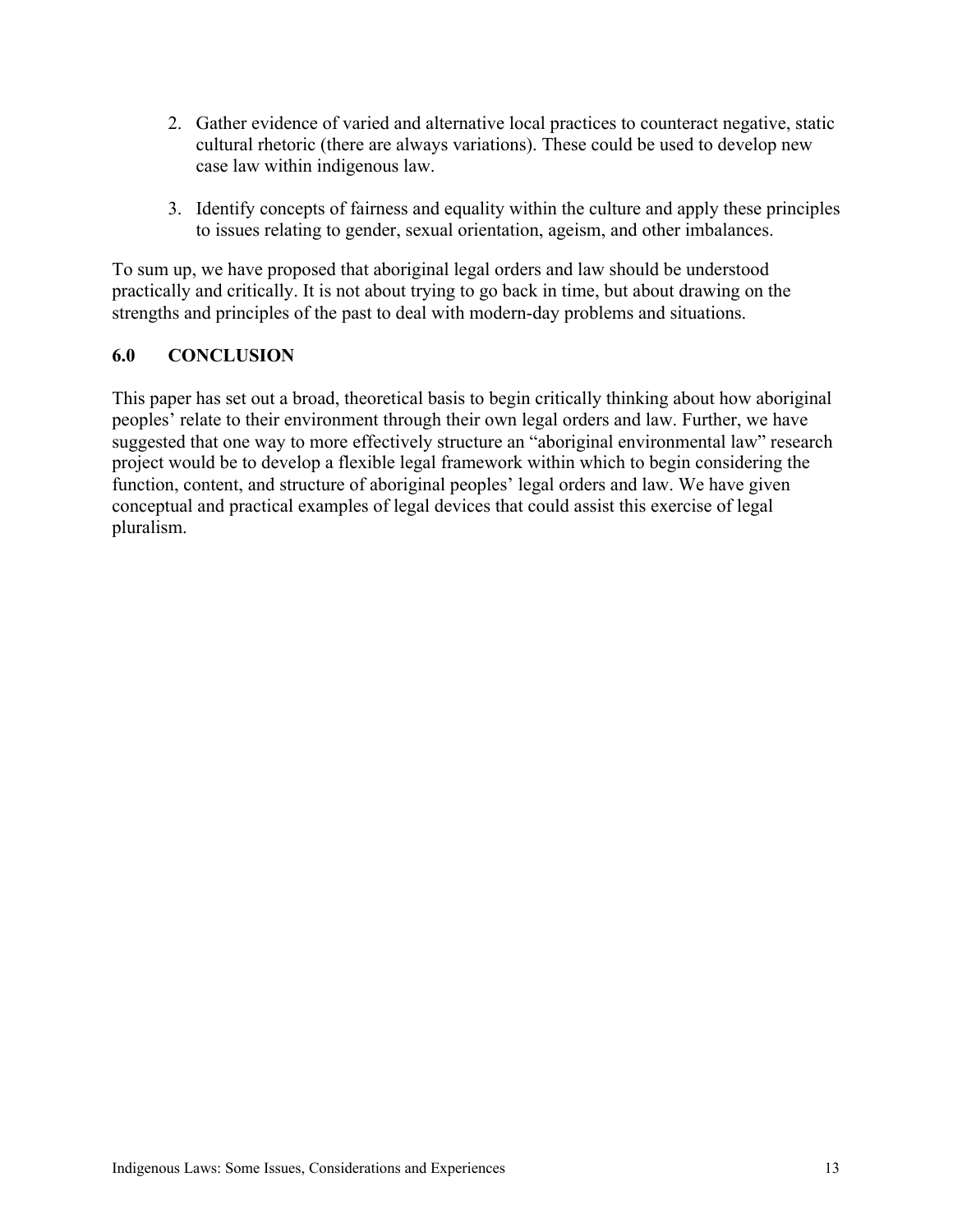#### ENDNOTES

http://www.parliament.qld.gov.au/publications/view/publications. <sup>2</sup>

<sup>2</sup> See for instance, World Intellectual Property Organization, *Intergovernmental Committee on Intellectual Property and Genetic Resources, Traditional Knowledge and Folklore*, *Final Report on National Experiences with the Legal Protection of Expressions of Folklore* (Third Session, 2002)

WIPO/GRTKF/IC/3/10 at 59; and Terri Jenke & Robynne Quiggin, "Indigenous Cultural and Intellectual Property and Customary Law" (2005) Background Paper # 12, Law Reform Commission of Western Australia..

<sup>3</sup> See for example, Kathryn Trees, "Contemporary Issues Facing Customary Law and the General Legal System: Roebourne – A Case Study" (2004) Background Paper # 6, Law Reform Commission of Western Australia.

<sup>4</sup> See for example, the various publications of the National Centre for First Nations Governance at www.fngovernance.org.<br><sup>5</sup> Jo-Anne Fiske & Evelyn George, *Seeking Alternatives to Bill C-31: From Cultural Trauma to Cultural* 

*Revitalization through Customary Law* (Ottawa: Status of Women, 2006).

<sup>6</sup> Some of the recent literature explores the relationship between customary law and state-centred law in Tanzania, Rwanda, South Africa, Kenya, and Uganda. See for example, Janet Walsh, "Double Standards: Women's Property Rights Violations in Kenya" (2003) 15:5(A) Human Rights Watch, online: Human Rights Watch http://www.hrw.org;.Celestine Nyamu-Musembi, "Review of Experience in Engaging with 'Non-State' Justice Systems in East Africa" (2003), online: Institute of Development Studies

http://www.ids.ac.uk/ids/law/pdfs/eanyamu.pdf; and Leila Chirayath, Caroline Sage, & Michael Woolcock, "Customary Law and Policy Reform: Engaging with the Plurality of Justice Systems" (2005), online: World Bank http://siteresources.worldbank.org/INTWDR2006/Resources/477383-

1118673432908/Customary\_Law\_and\_Policy\_Reform.pdf.<br><sup>7</sup> For instance, Brenda Parlee, Fikret Berkes, & the Teetl'it Gwich'in Renewable Resource Council, "Indigenous Knowledge of Ecological Variability and Commons Management: A Case Study on Berry Harvesting from Northern Canada" (2006) 34:4 Human Ecology 515-528.

<sup>8</sup> For an interesting and critical discussion about this phenomena, see Laura Nader and Jay Ou,

"Idealization and Power: Legality and Tradition in Native American Law" (1998) 23:1&2 Oklahoma City University Law Review 13-42. Also see Laura Nader, *Harmony Ideology: Justice and Control in a Zapotec Mountain Village* (Stanford: Stanford University Press, 1990).

 $\degree$  I use the term "legal order" in this paper to describe legal rules and procedures that are undifferentiated from social life and from political and religious institutions. "Legal systems", on the other hand, may be described as distinct, integrated bodies of law, consciously systematized by professionals with specialized institutions, legislation, and the "science of law". See Harold J. Berman, *Law and Revolution* (Cambridge: Harvard University Press, 1983) at 49-50.

<sup>10</sup> Some of these contradictions have been created for aboriginal peoples by recent efforts to recognize, classify, and universalize the traditional ecological knowledge (TEK) of indigenous peoples. For example, according to Julie Cruikshank, *The Social Life of Stories: Narrative and Knowledge in the Yukon* (Vancouver: UBC Press, 1998) at 60, "The pitfall of both axioms – one linking hunters with harmony, the other of conflating norms with behaviour – is that each so easily becomes a weapon when indigenous people fail to pass arbitrary tests of authenticity".

 $\frac{1}{1}$  $1$  For a series of background papers on various customary law issues relating to human rights, state recognition, women's concerns, criminal offences, family and child welfare disputes, community governance, social services, and intellectual property, see online: Law Reform Commission of Western Australia http://www.lrc.justice.wa.gov.au/. For another series of background papers and a final report on customary law, see online: Northern Territory Law Reform Committee

http://www/nt.gov.au/justice/graphpages/lawmake/index.shtml. Also see Peter Bartholomew, "Recognition Given to Various Aspects of Indigenous Customary Law in Queensland" (1998) 8 Research Bulletin, Queensland Parliamentary Library, online: Queensland Parliament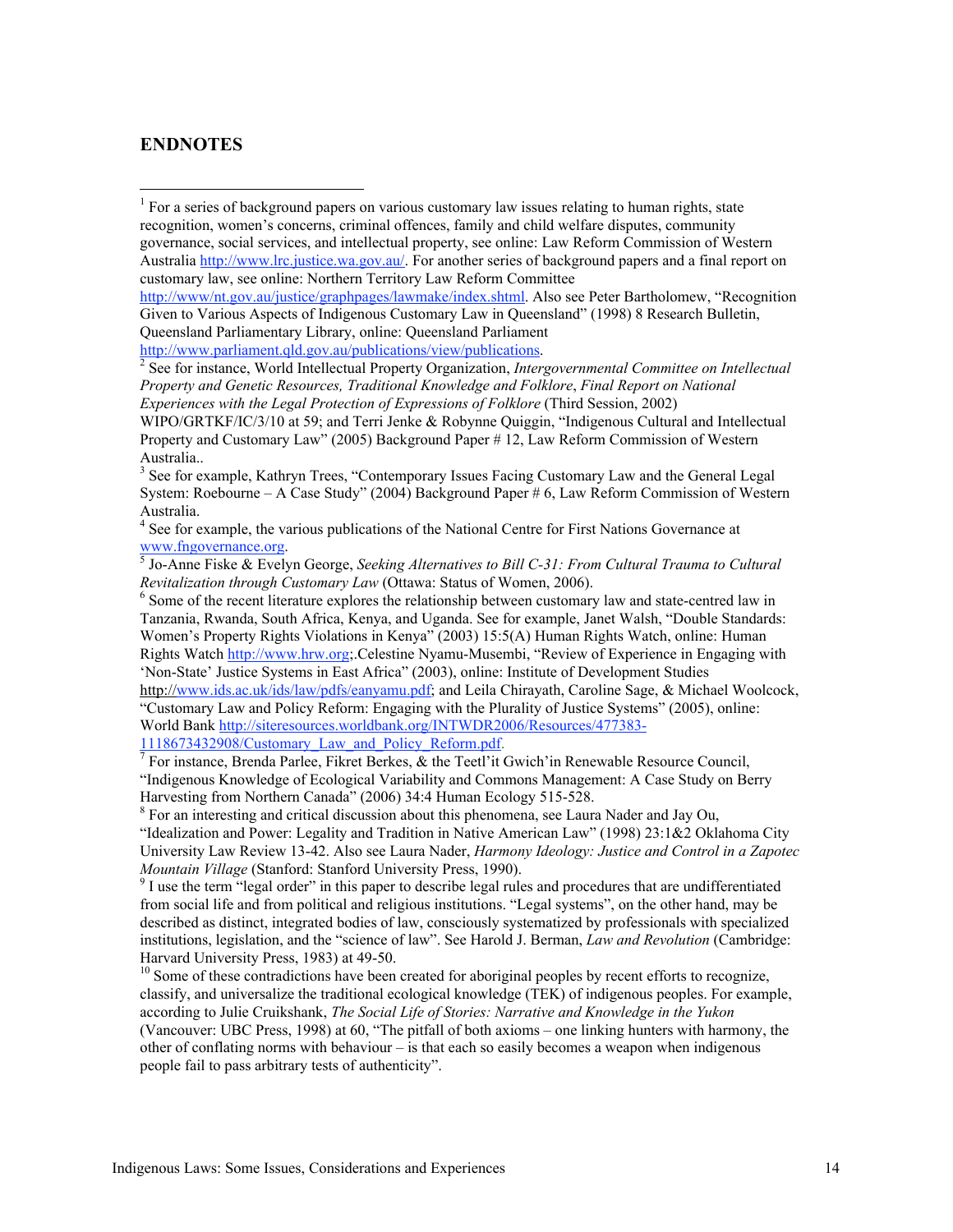<sup>11</sup> The term local is used here to mean law that is oriented specifically to one settled, geographic community, the Alexis First Nation, formerly the Alexis Indian Band. Alexis is located about 100 kilometres west of Edmonton, Alberta.

 $12$  There is an important difference between (1) believing that the laws themselves are spiritual and sacred, and outside human control, and (2) understanding that all law, including western law, is founded on a world view – how we see human beings, non-human life forms, and the spirits and the universe. What are the consequences of law being sacred? Who gets to say whether the law has been broken? How can people disagree with sacred law? Can sacred laws change?

<sup>13</sup> For an excellent discussion of political pluralism that is not founded in notions of difference, see Tim Schouls, *Shifting Boundaries: Aboriginal Identity, Pluralist Theory, and the Politics of Self-Government*

(Vancouver: UBC Press, 2003). 14 Heather McRae, Garth Nettheim, Laura Beacroft & Luke McNamara, *Indigenous Legal Issues: Commentary and Materials,*  $3^{rd}$  *Ed.* (Sidney, Aust.: Lawbook Co., 2003) at  $77$ .

<sup>15</sup> Lon L. Fuller, "Human Interaction and the Law" (1969) 14 Am. J. Juris. 1 at 11 [Fuller, Human Interaction].<br><sup>16</sup>*Ibid.* at 2.

<sup>17</sup> *Ibid.* at 23.<br><sup>18</sup> *Ibid.* Fuller has also written about the difficulties experienced by "new" nations that try to institute a<br><sup>19</sup> *Ibid.* Fuller has also written about the difficulties experienced by "new" nations single system of rules over peoples of different cultures. In these instances, the lack of long established state-influenced customary law (i.e., language of interaction) necessary to create and guide the relationships between law-maker and citizenry, can easily result in political corruption. I think this perspective might be usefully applied to aboriginal societies whose customary law has been disoriented by centralized powers and authorities of the federal government and the colonial band structures. However, such an exploration is beyond the scope of this paper. See Fuller, The Law's Precarious Hold, *supra* note 11 at 542-45. <sup>20</sup> <sup>20</sup> Jeremy Webber, "Legal Pluralism and Human Agency" (2005) 44:1 Osgoode Hall Law Journal 167 at

171.

<sup>21</sup> See generally, Stuart Hampshire, *Justice is Conflict* (Princeton: Princeton University Press, 2000).<br><sup>22</sup> According to Jaramy Wahbar, dialogic theories of consent concentralize "o community" logitime

<sup>22</sup> According to Jeremy Webber, dialogic theories of consent conceptualize "a community's legitimacy as a function of the quality of its interactions, rather than of an historic (and indeed generally mythical) act of adherence". See Jeremy Webber, "Challenges of Consent", (Paper prepared for the Inaugral 2004 Conference of the Consortium on Democratic Constitutionalism: "Consent as the Foundation for Political Community"), online: University of Victoria http://www.law.uvic.ca/demcon/2004\_program.htm at 22 [Webber]. 23 Gerald Postema, "Implicit Law" in Willem Witteveen & Wibren van der Burg, eds., *Rediscovering*

*Fuller: Essays on Implicit Law and Institutional Design* (Amsterdam: Amsterdam University Press, 1999) 255-275.

<sup>24</sup> See Val Napoleon, "Living Together: Gitksan Legal Reasoning as a Foundation for Consent" (2004), paper presented at Consent as the Foundation for Political Community, Consortium on Democracy and Constitutionalism, University of Victoria. The conference papers will be published in an inaugural consortium journal, forthcoming in 2007.

25 Also see H. Patrick Glenn, *Legal Traditions of the World, Sustainable Diversity in Law, 2nd Ed.* (Oxford: Oxford University Press, 2004).

26 This has been observed by Janna Promislow. See Janna Promislow, *Toward a Legal History of the Fur Trade: Looking for Law at York Factory, 1714–1763* (LL.M. Thesis, Osgoode Hall, 2004) [unpublished] at 36.

<sup>27</sup> Lon L. Fuller, *The Morality of Law* (New Haven: Yale University Press, 1964) 39.<br><sup>28</sup> Gerald L. Postama, "Classical Common Law Jurianudance (Part II)" (2003) 3:1 O

<sup>28</sup> Gerald J. Postema, "Classical Common Law Jurisprudence (Part II)" (2003) 3:1 Oxford University Commonwealth Law Journal 1 at 6-9.

<sup>29</sup> Napoleon, *supra* note 22.<br><sup>30</sup> Gorald L Bostoma "Class"

<sup>30</sup> Gerald J. Postema, "Classical Common Law Jurisprudence (Part I)" (2002) 2:2 Oxford U. Commonwealth L.J. 155 at 155.

<sup>31</sup> William Alford, "On the Limits of 'Grand Theory' in Comparative Law" (1986) 61 Wash. L. Rev. 945. <sup>32</sup> See generally, William Ewald, "Comparative Jurisprudence (I): What was it Like to Try a Rat?" (1994-95) 143 U. Pa. L. Rev. at 1889-1905, 1912-1916, 1924-1925, 1936-1943.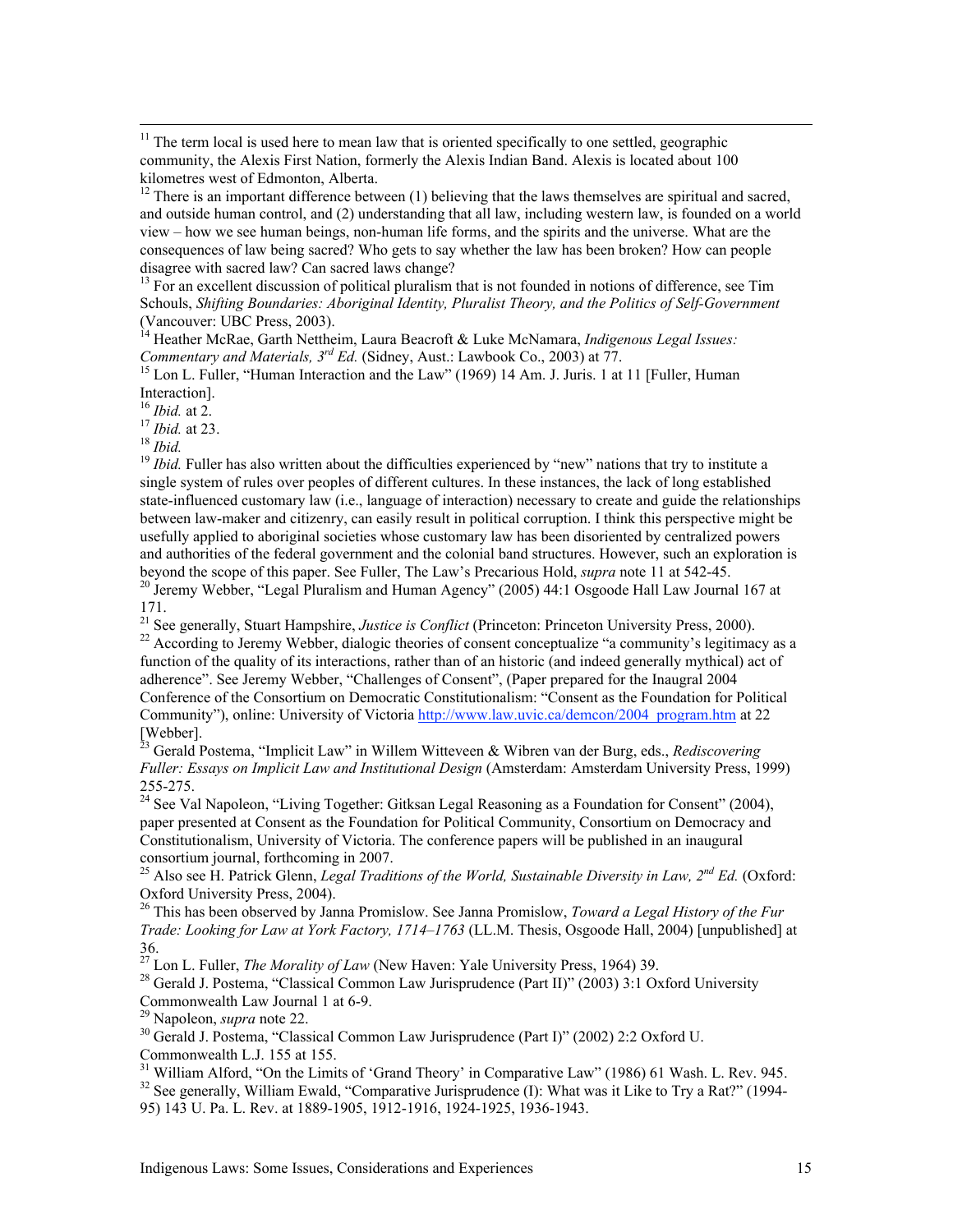<sup>33</sup> Brenda Parlee, Fikret Berkes & the Teetl'it Gwich'in Renewable Resource Council, "Indigenous Knowledge of Ecological Variability and Commons Management: A Case Study on Berry Harvesting from Northern Canada" (2006) Human Ecology [in press].

<sup>34</sup> See generally, Marc Hertogh, "The Conscientious Watermaster: Rediscovering the Interactional Concept of Law" in Willem Witteveen & Wibren van der Burg, eds., *Rediscovering Fuller: Essays on Implicit Law* and Institutional Design (Amsterdam: Amsterdam University Press, 1999) 364.

<sup>35</sup> Gordon Woodman advocates the need for extensive research into "practiced customary law". Woodman also suggests that such research be conducted in small localities rather than on a state basis. See Gordon Woodman, "Customary Law in Common Law Systems" (undated) online: Institute of Development Studies

http://www.ids.ac.uk/ids/govern/accjust/pdfs/idswoodman.pdf at 10. <sup>36</sup> John Ralston Saul, *The Unconscious Civilization* (Concord: Anansi Press, 1995) at 167. Saul argues that some distance creates a level of personal disinterest that is necessary in order for people to effectively maintain and protect the larger public good.

<sup>37</sup> *Indian Act*, R.S.C. 1985, c. I-5.

<sup>38</sup> Val Napoleon, "By Whom, and by What Processes, Is Restorative Justice Defined, and What Bias Might this Introduce?" in Howard Zehr & Barb Toews (eds.), *Critical Issues in Restorative Justice* (Criminal Justice Press, New York, 2004) 33.

<sup>39</sup> *Indian Act*, R.S.C., 1985, c. 1-5, s. 81(1)(a),(j) and (o).

<sup>40</sup> Nisga'a Final Agreement, Canada, British Columbia, and the Nisga'a Nation (4 August 1998, reprinted December 1998). The treaty has been ratified by the Nisga'a Nation, enacted by the British Columbia legislature as the Nisga'a Final Agreement Act, S.B.C., 1999, c. 2, and enacted by the Canadian parliament as the Nisga'a Final Agreement Act, S.C., 2000, c. 7. The treaty came into effect on May 11, 2000.<br><sup>41</sup> *Ibid.* c. 8.

<sup>41</sup> *Ibid.* c. 8. <sup>42</sup> *Ibid.* c. 5, ss. 5 to 56. <sup>43</sup>

<sup>43</sup>Berger, T.R., *Northern frontier, northern homeland: the report of the Mackenzie Valey Pipeline Inquiry,* Mackenzie Valley Pipeline Inquiry (Canada), (Toronto: James Lorimer, 1977).

<sup>44</sup> Taku River Tlingit First Nation v. British Columbia (Project Assessment Director), [2004] 3 S.C.R. 550. For example, *Delgamuukw v. British Columbia*, [1997] 3 S.C.R. 101; *Calder v. Attorney-General of British Columbia,* [1973] 1 S.C.R. 313. <sup>46</sup>

For example, *R. v. Sparrow*, [1990] 1 S.C.R. 1075; *R. v. Van der Peet*, [1996] 2 S.C.R. 507; *R. v. Adams*,

[1996] 3 S.C.R. 101 47 Tamanaha, *supra* note 62 at 320. <sup>48</sup>

Gordon Woodman, "Legal Pluralism and the Search for Justice" (1996) 40:2 J. Afr. L. 152 at 157.

49 Brian Tamanaha, "A Non-Essentialist Version of Legal Pluralism" (2000) 27:2 J.L. & Soc'y, 296 at 297 [Tamanaha].<br><sup>30</sup> Sally Engle Merry, "Legal Pluralism" (1988) 22 Law & Soc'y Rev. 869 at 889 [Merry].

<sup>51</sup> Greg McIntyre, "Background Paper on Aboriginal Customary Law: Can It Be Recognized?" (2005) Law Reform Commission of Western Australia, online: Law Reform Commission of Western Australia<br>http://www.lrc.justice.wa.gov.au/ at 62.

http://www.lrc.justice.us.justice.us/ at 62. 52<br> *htd.* McIntyre explains that "acknowledgement" usually takes the form of a procedural approach to statutory recognition of aboriginal custom through the provision of local aboriginal courts that parallel state courts (at 9). "Recognition" of aboriginal customary law is described reinforcing the status quo power relationship that is antithetical to plural legal systems (at 6).

53 Merry, *supra* note 63 provides this caution:

However, for some problems the concept has limitations. One is in the analysis of change within a single social field and a second is in the attention to the specific characteristics of particular social locations. A legal pluralist analysis tends to emphasize changes that occur through interactions between social fields but not those taking place within a social field. It is likely to miss the way a particular social field is gradually reshaped by a variety of ideological and political forces both within and outside it. (at 891).

 *Delgamuukw, supra* note 45 at para. 186. <sup>55</sup> *Ibid.* at para. 128. <sup>56</sup> *Ibid.* at para. 165 and Schedule 3. <sup>57</sup> *Ibid*.